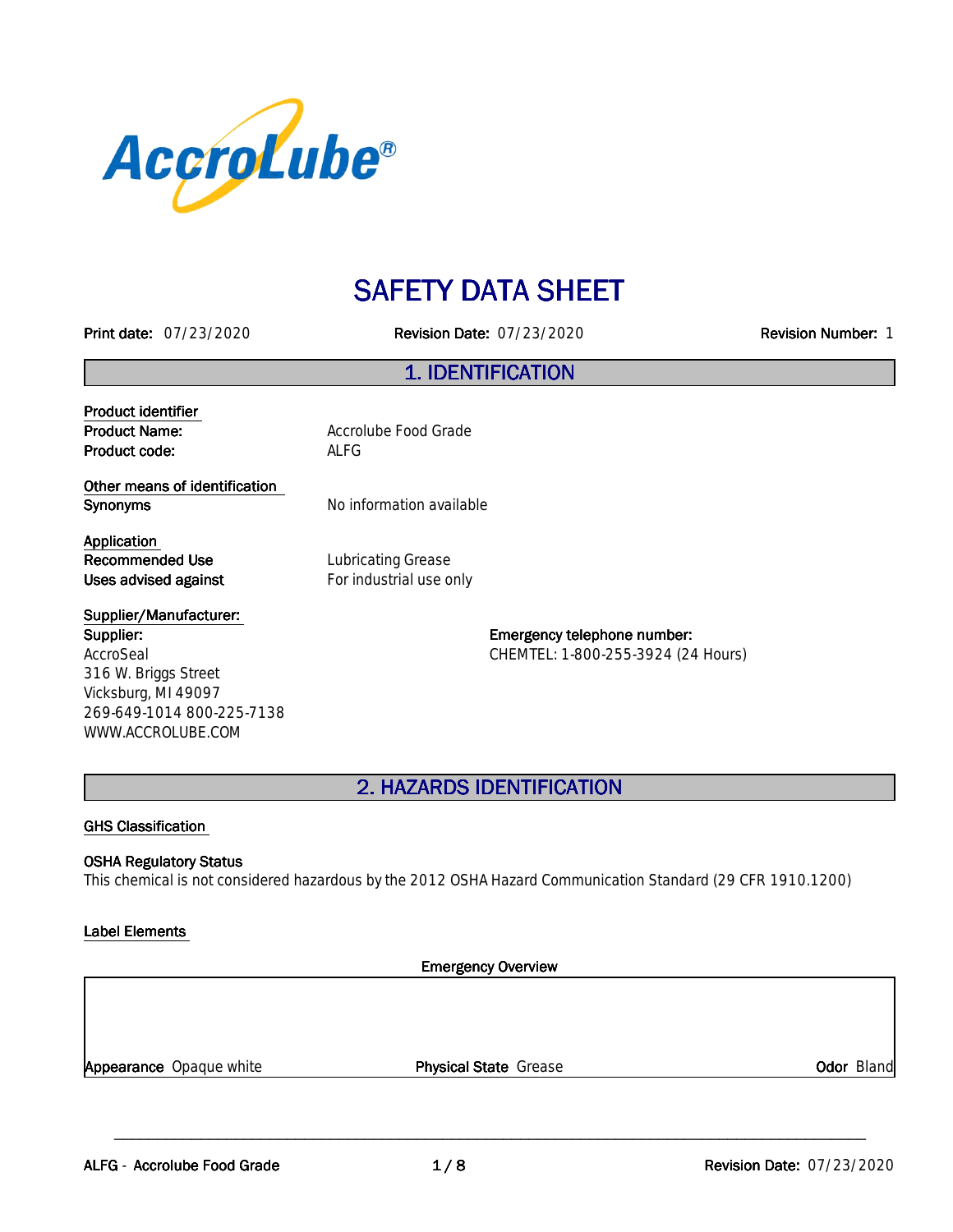#### **Hazards not otherwise classified (HNOC)**

None known

#### **Other Information**

None known.

Unknown acute toxicity **0%** of the mixture consists of ingredient(s) of unknown toxicity

# **3. COMPOSITION/INFORMATION ON INGREDIENTS**

This product does not contain any hazardous ingredients as defined under 29 CFR 1910.1200.

| <b>4. FIRST AID MEASURES</b>                        |                                                                                                                                                                                                                      |  |
|-----------------------------------------------------|----------------------------------------------------------------------------------------------------------------------------------------------------------------------------------------------------------------------|--|
| <b>General advice:</b>                              | Show this safety data sheet to the doctor in attendance. Remove contaminated<br>clothing and shoes. Wash contaminated clothing before re-use. Wash off with soap<br>and water. If symptoms persist, call a physician |  |
| Eye contact:                                        | Rinse immediately with plenty of water, also under the eyelids, for at least 15 minutes.                                                                                                                             |  |
| Skin contact:                                       | Remove and wash contaminated clothing before re-use. Wash off immediately with<br>soap and plenty of water.                                                                                                          |  |
| Ingestion:                                          | If swallowed, seek medical advice immediately and show this container or label. Do<br>not induce vomiting without medical advice. Never give anything by mouth to an<br>unconscious person                           |  |
| Inhalation:                                         | Move to fresh air in case of accidental inhalation of vapors. If not breathing, give<br>artificial respiration. If breathing is difficult, give oxygen. Consult a physician if<br>necessary. Consult a physician.    |  |
| Note to physician:                                  | Treat symptomatically.                                                                                                                                                                                               |  |
| <b>Medical condition</b><br>aggravated by exposure: | Dermatitis.                                                                                                                                                                                                          |  |

### **5. FIRE-FIGHTING MEASURES**

| Use dry chemical, CO2, water spray or `alcohol` foam. Do not use water with full jet.<br>Do not allow material to contaminate ground water system.<br>As in any fire, wear self-contained breathing apparatus pressure-demand,<br>MSHA/NIOSH (approved or equivalent) and full protective gear<br>Water mist may be used to cool closed containers |                                                    |  |
|----------------------------------------------------------------------------------------------------------------------------------------------------------------------------------------------------------------------------------------------------------------------------------------------------------------------------------------------------|----------------------------------------------------|--|
|                                                                                                                                                                                                                                                                                                                                                    | <b>Explosion data</b>                              |  |
|                                                                                                                                                                                                                                                                                                                                                    | Special protective equipment for<br>fire-fighters: |  |
|                                                                                                                                                                                                                                                                                                                                                    | Specific hazards:                                  |  |
|                                                                                                                                                                                                                                                                                                                                                    | Suitable extinguishing media:                      |  |

#### **6. ACCIDENTAL RELEASE MEASURES**

Personal precautions: Ensure adequate ventilation. Do not breathe vapour/dust. Use personal protective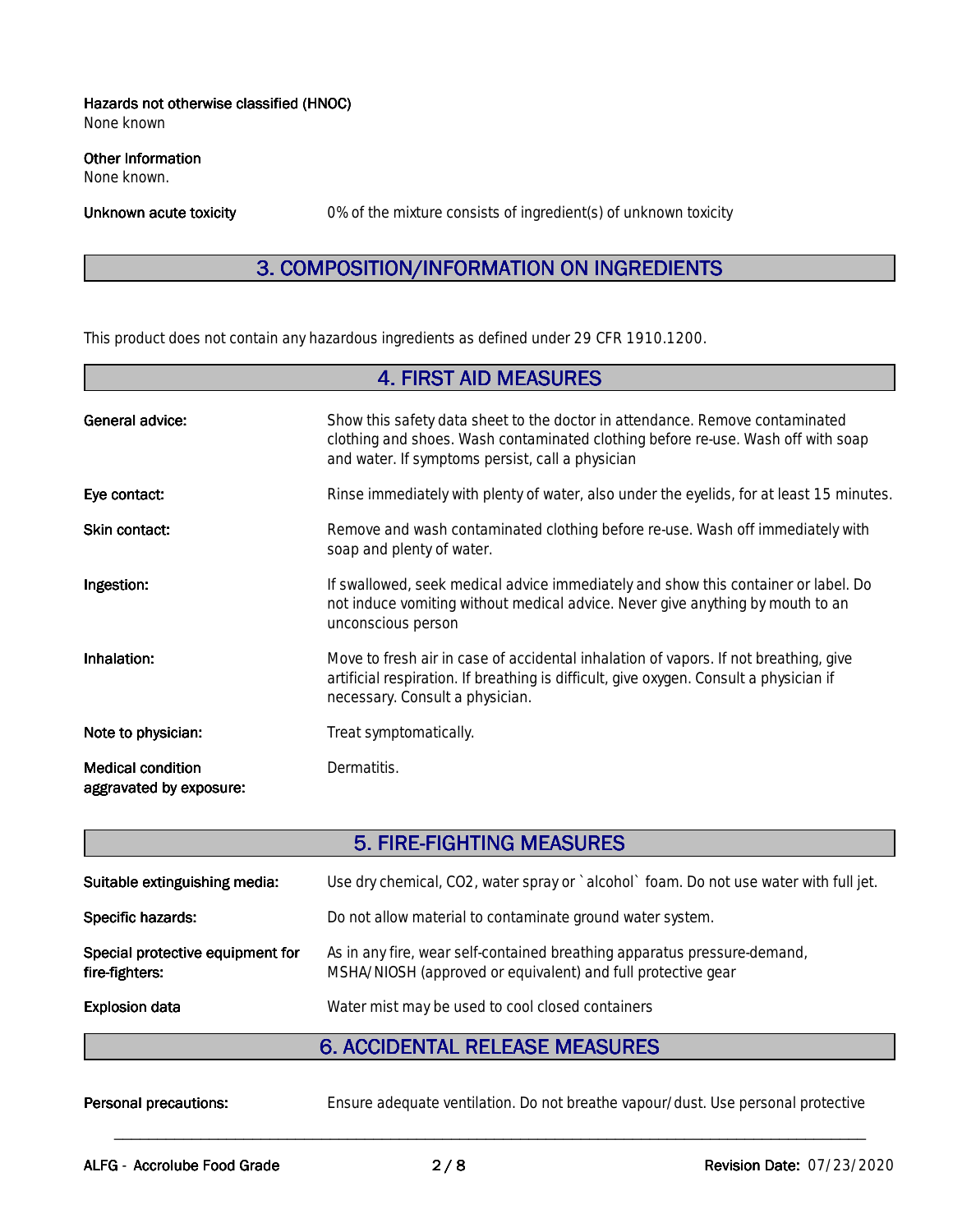|                                   | equipment. Avoid contact with skin, eyes and clothing. Wash thoroughly after handling.                                                                               |
|-----------------------------------|----------------------------------------------------------------------------------------------------------------------------------------------------------------------|
| <b>Environmental precautions:</b> | Do not flush into surface water or sanitary sewer system. Prevent further leakage or<br>spillage if safe to do so.                                                   |
| Methods for cleaning up:          | Soak up with inert absorbent material (e.g. sand, silica gel, acid binder, universal<br>binder, sawdust). Sweep up and shovel into suitable containers for disposal. |

# **7. HANDLING AND STORAGE**

| <b>Handling</b>                           |                                                                                                                                                                                                                            |  |
|-------------------------------------------|----------------------------------------------------------------------------------------------------------------------------------------------------------------------------------------------------------------------------|--|
| <b>Technical</b><br>measures/precautions: | Provide sufficient air exchange and/or exhaust in work rooms.                                                                                                                                                              |  |
| Safe handling advice:                     | In case of insufficient ventilation, wear suitable respiratory equipment. Do not breathe<br>vapors or spray mist. Wear personal protective equipment. Avoid contact with skin and<br>eyes. Wash thoroughly after handling. |  |
| <b>Storage</b>                            |                                                                                                                                                                                                                            |  |
| Technical measures/storage<br>conditions: | Store at room temperature in the original container.                                                                                                                                                                       |  |
| Incompatible products:                    | See Section 10, Materials to avoid                                                                                                                                                                                         |  |
| Safe storage temperature:                 | 40 - 100 $^{\circ}$ F                                                                                                                                                                                                      |  |
| Shelf life:                               | 5 years                                                                                                                                                                                                                    |  |

# **8. EXPOSURE CONTROLS/PERSONAL PROTECTION**

| <b>Chemical Name</b> | <b>ACGIH Exposure Limits</b> | <b>OSHA TWA (final)</b> | NIOSH - Pocket Guide     |
|----------------------|------------------------------|-------------------------|--------------------------|
| Thickening Agent     | . mg/m $3$ (TWA)             | None known              | None known               |
| Calcium carbonate    | None known                   | None known              | 10 mg/m $3$ (TWA)        |
|                      |                              |                         | $5 \text{ mg/m}^3$ (TWA) |
| White mineral oil    | 5 mg/m <sup>3</sup>          | 5 mg/m $3$              | None known               |

**Engineering measures:** Ensure adequate ventilation

#### **Personal Protective Equipment:**

| General:                       | Provide easy access to eyewash/safety shower facilities.                                                                                                                                                                                      |
|--------------------------------|-----------------------------------------------------------------------------------------------------------------------------------------------------------------------------------------------------------------------------------------------|
| <b>Respiratory protection:</b> | If engineering controls do not maintain airborne concentrations to a level which is<br>adequate to protect worker health, respiratory protection may be required. Contact<br>your site safety representative for proper respirator selection. |
| Eye protection:                | Wear safety glasses with side shields (or goggles)                                                                                                                                                                                            |
| Hand protection:               | Recommended: neoprene, latex, nitrile, butyl rubber and polyethylene type                                                                                                                                                                     |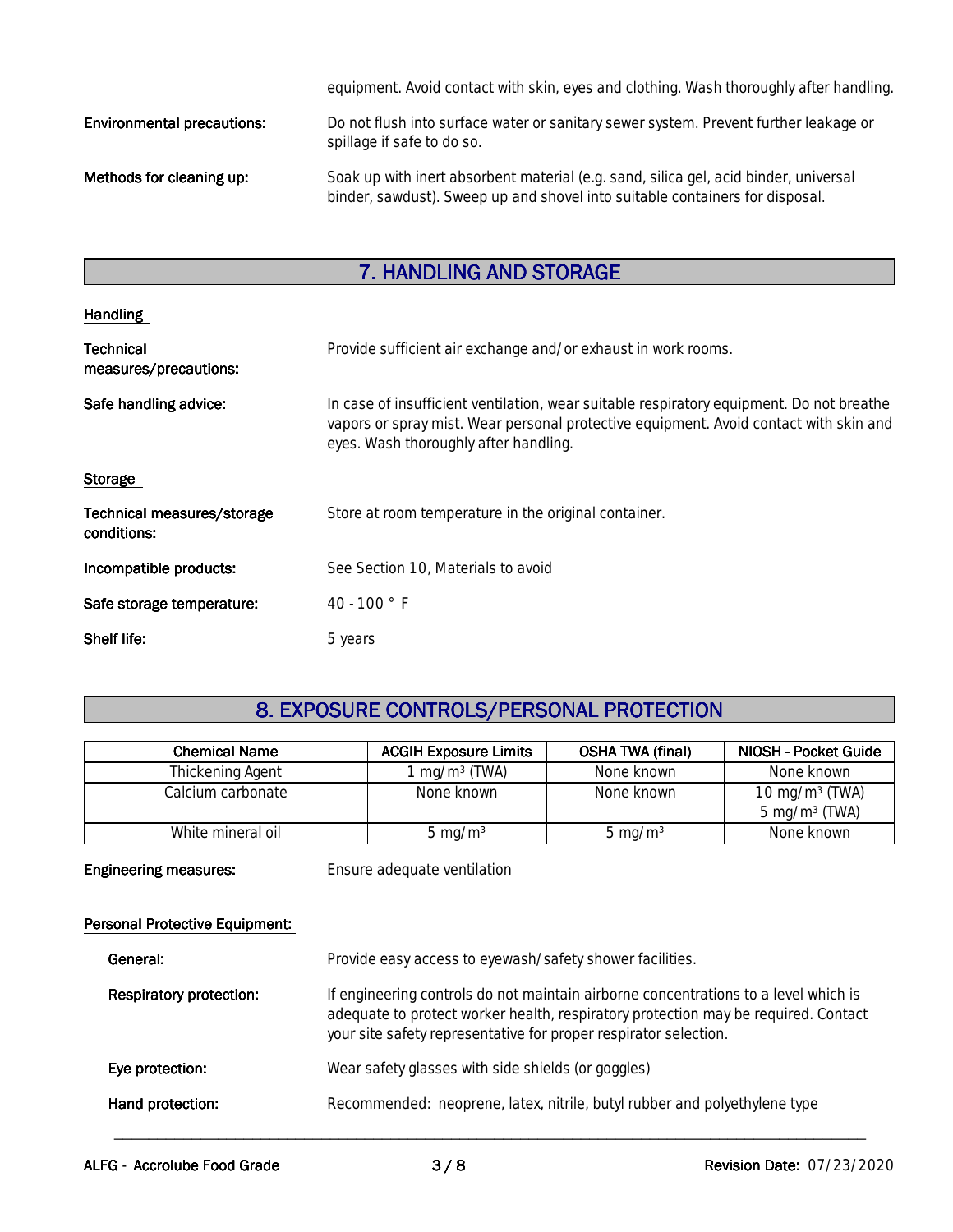#### **Skin and body protection:** Long sleeved clothing

Hygiene measures: Handle in accordance with sound chemical hygiene practices. Wear the appropriate PPE. Avoid contact with skin, eyes and clothing. Remove and wash contaminated clothing before re-use. Do not eat, drink, or smoke while using chemicals.



### **9. PHYSICAL AND CHEMICAL PROPERTIES**

| <b>Physical State</b>                                                                     | Grease                                               |
|-------------------------------------------------------------------------------------------|------------------------------------------------------|
| Appearance                                                                                | Opaque white                                         |
| Odor                                                                                      | <b>Bland</b>                                         |
| <b>Odor Threshold</b>                                                                     | No information available                             |
| pH concentrate:                                                                           | Not applicable                                       |
| pH Dilution                                                                               | No information available                             |
| Melting/freezing point                                                                    | No information available                             |
| <b>Boiling Point/Range</b>                                                                | No information available                             |
| <b>Flash Point</b>                                                                        | 242 °C / 469 °F                                      |
| <b>Method</b>                                                                             | Cleveland Open Cup (COC)                             |
| <b>Evaporation rate</b>                                                                   | No information available                             |
| <b>Flammability Limits in Air</b><br>upper flammability limit<br>lower flammability limit | No information available<br>No information available |
| VOC Content Product (lb/gal)                                                              | No information available                             |
| Vapor pressure                                                                            | No information available                             |
| Vapor density                                                                             | No information available                             |
| Specific Gravity (g/cc, 15 °C)                                                            | 0.89                                                 |
| Bulk Density (lb/gal, 15 C)                                                               | 7.42                                                 |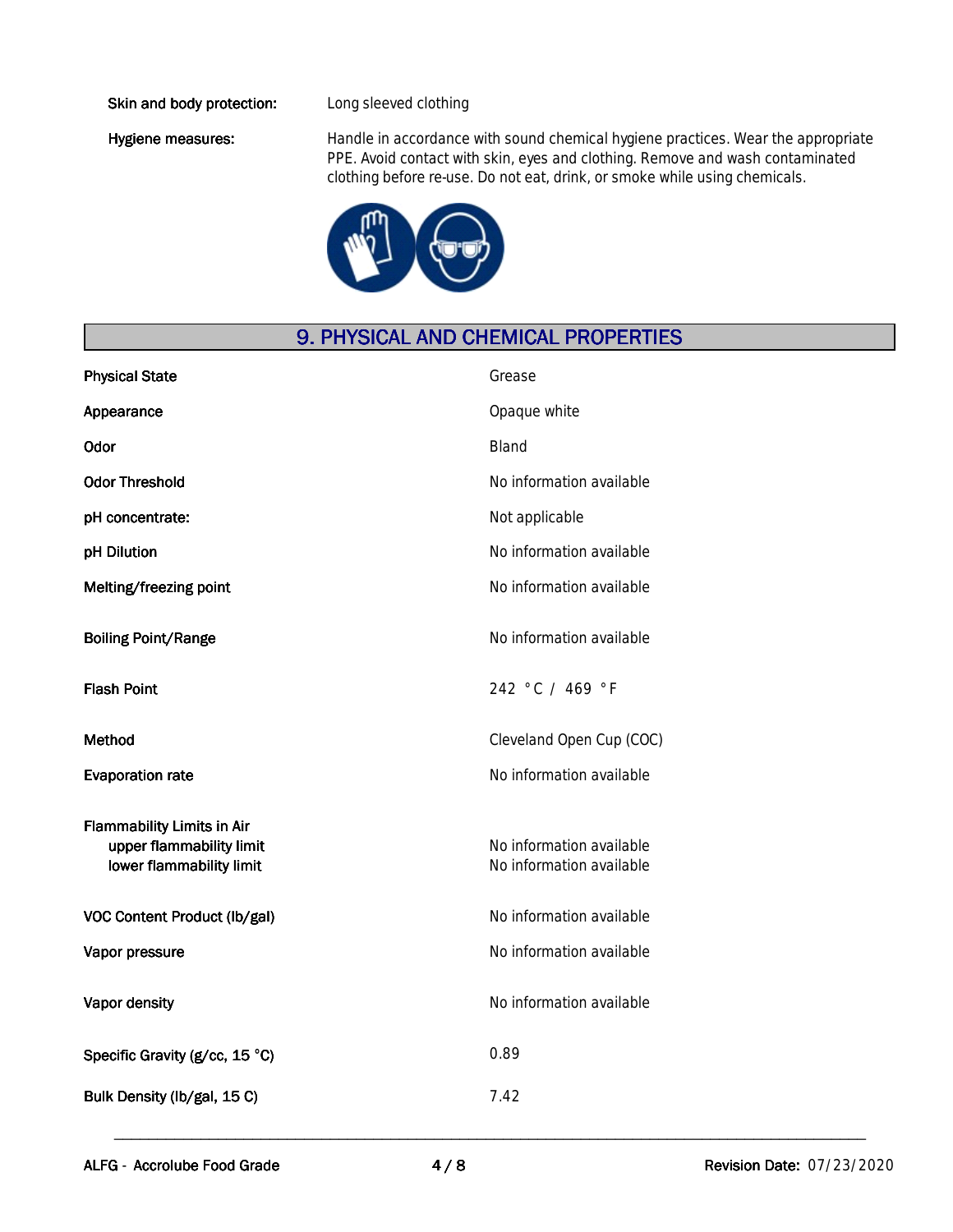| <b>Water Solubility</b>                | Insoluble in water            |
|----------------------------------------|-------------------------------|
| Solubility in other solvents           | No information available      |
| Partition coefficient: n-octanol/water | No information available      |
| <b>Autoignition temperature</b>        | No information available      |
|                                        |                               |
| <b>Decomposition Temperature</b>       | No information available      |
| <b>Kinematic viscosity</b>             | 220 mm <sup>2</sup> /s @ 40 C |
|                                        |                               |
| <b>Dynamic viscosity</b>               | No information available      |
|                                        |                               |
| <b>Molecular Weight</b>                | No information available      |

### **10. STABILITY AND REACTIVITY**

| Stability:                       | Stable under recommended storage conditions.                                                  |  |
|----------------------------------|-----------------------------------------------------------------------------------------------|--|
| Conditions to avoid:             | None known.                                                                                   |  |
| Materials to avoid:              | Strong oxidizing agents. Strong acids.                                                        |  |
|                                  | Hazardous decomposition products: Carbon oxides. Oxides of phosphorus. Sulphur oxides. Smoke. |  |
| <b>Hazardous Polymerization:</b> | No information available.                                                                     |  |

# **11.TOXICOLOGICALINFORMATION**

No toxicological information is available on the product. Data obtained on components are summarized below.

#### **Information on likely routes of exposure**

| Inhalation   | May cause irritation of respiratory tract.                                      |
|--------------|---------------------------------------------------------------------------------|
| Eye Contact  | Contact with eyes may cause irritation.                                         |
| Skin Contact | Prolonged contact may cause redness and irritation.                             |
| Ingestion    | Ingestion may cause gastrointestinal irritation, nausea, vomiting and diarrhea. |

#### Delayed and immediate effects as well as chronic effects from short and long-term exposure

| Carcinogenicity      | The table below indicates whether each agency has listed any ingredient as a<br>carcinogen |
|----------------------|--------------------------------------------------------------------------------------------|
| <b>Sensitization</b> | No information available.                                                                  |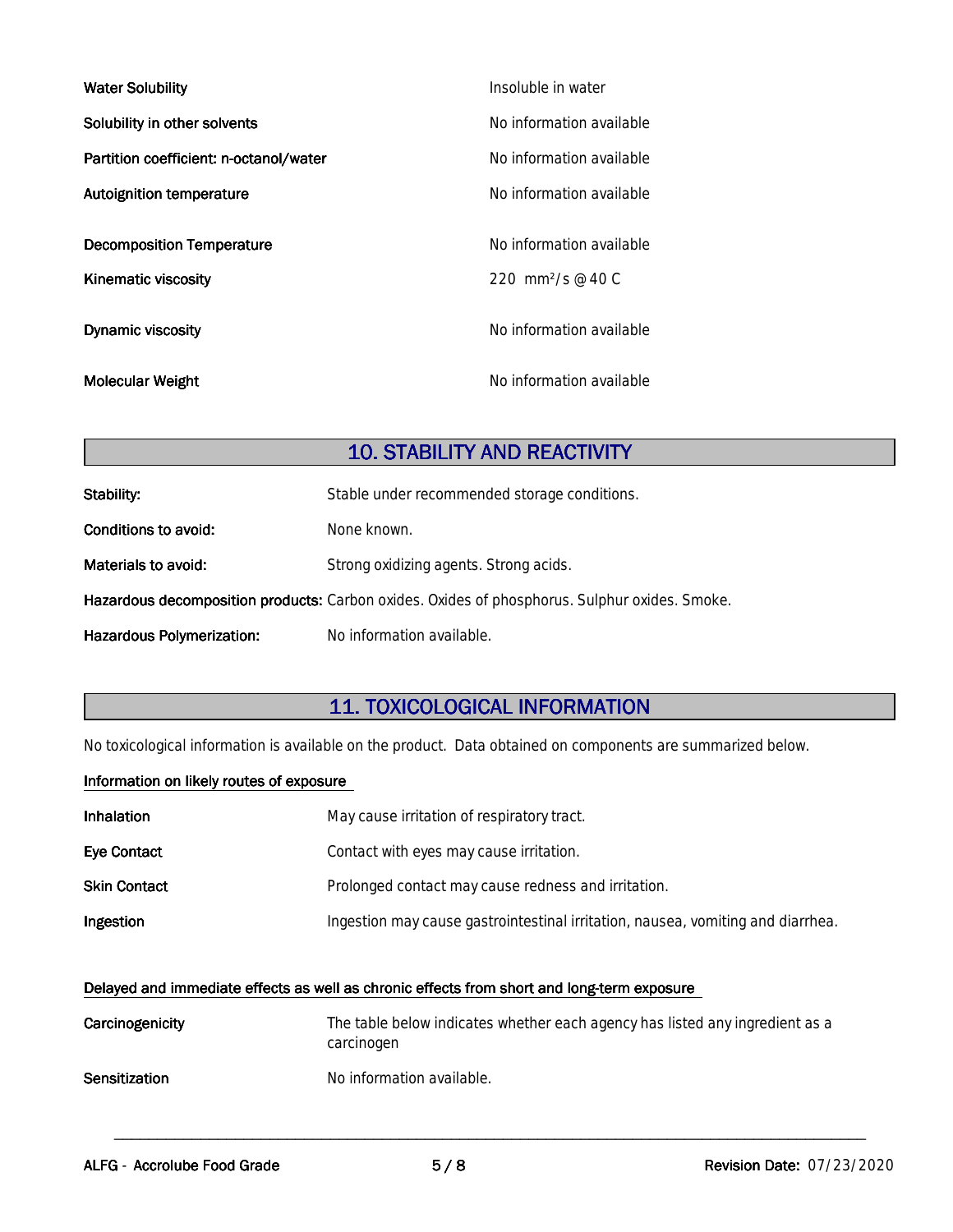| Mutagenic effects:                                             | No information available. |
|----------------------------------------------------------------|---------------------------|
| <b>Reproductive Toxicity</b>                                   | No information available. |
| <b>Developmental Toxicity</b>                                  | No information available. |
| Teratogenic                                                    | No information available. |
| Specific target organ systemic<br>toxicity (single exposure)   | No information available. |
| Specific target organ systemic<br>toxicity (repeated exposure) | No information available. |
| <b>Aspiration hazard</b>                                       | No information available. |

#### **Additional information on toxicological effects**

MINERAL OIL INFORMATION: Any product containing a substance for which OSHA has established a permissible exposure limit (PEL) is considered hazardous. OSHA has established a PEL of 5 mg/m<sup>3</sup> for worker exposure to air borne mists of mineral oils. Therefore, the presence of mineral oils brings this product within the provisions of the OSHA Hazard Communication Standard where the PEL reaches or exceeds 5 mg/m<sup>3</sup>. Health studies have shown that many petroleum hydrocarbons pose potential human health risks which may vary from person to person. As a precaution, exposure to liquids, vapors, mists or fumes should be minimized.

# **12.ECOLOGICALINFORMATION**

0% of the mixture consists of components(s) of unknown hazards to the aquatic environment

| <b>Persistence and Degradability</b>    | No information available.                                                                                                                                                                                                                                       |  |
|-----------------------------------------|-----------------------------------------------------------------------------------------------------------------------------------------------------------------------------------------------------------------------------------------------------------------|--|
| <b>Bioaccumulation</b>                  | No information available.                                                                                                                                                                                                                                       |  |
| Mobility:                               | No data available                                                                                                                                                                                                                                               |  |
| Ozone:                                  | No data available                                                                                                                                                                                                                                               |  |
|                                         | <b>13. DISPOSAL CONSIDERATIONS</b>                                                                                                                                                                                                                              |  |
| Waste from residues/unused<br>products: | Waste disposal must be in accordance with appropriate Federal, State, and local<br>regulations. This product, if unaltered by use, may be disposed of by treatment at a<br>permitted facility or as advised by your local hazardous waste regulatory authority. |  |
| Contaminated packaging:                 | Do not re-use empty containers                                                                                                                                                                                                                                  |  |
| Methods for cleaning up:                | Soak up with inert absorbent material (e.g. sand, silica gel, acid binder, universal<br>binder, sawdust) Sweep up and shovel into suitable containers for disposal                                                                                              |  |

### **14. TRANSPORT INFORMATION**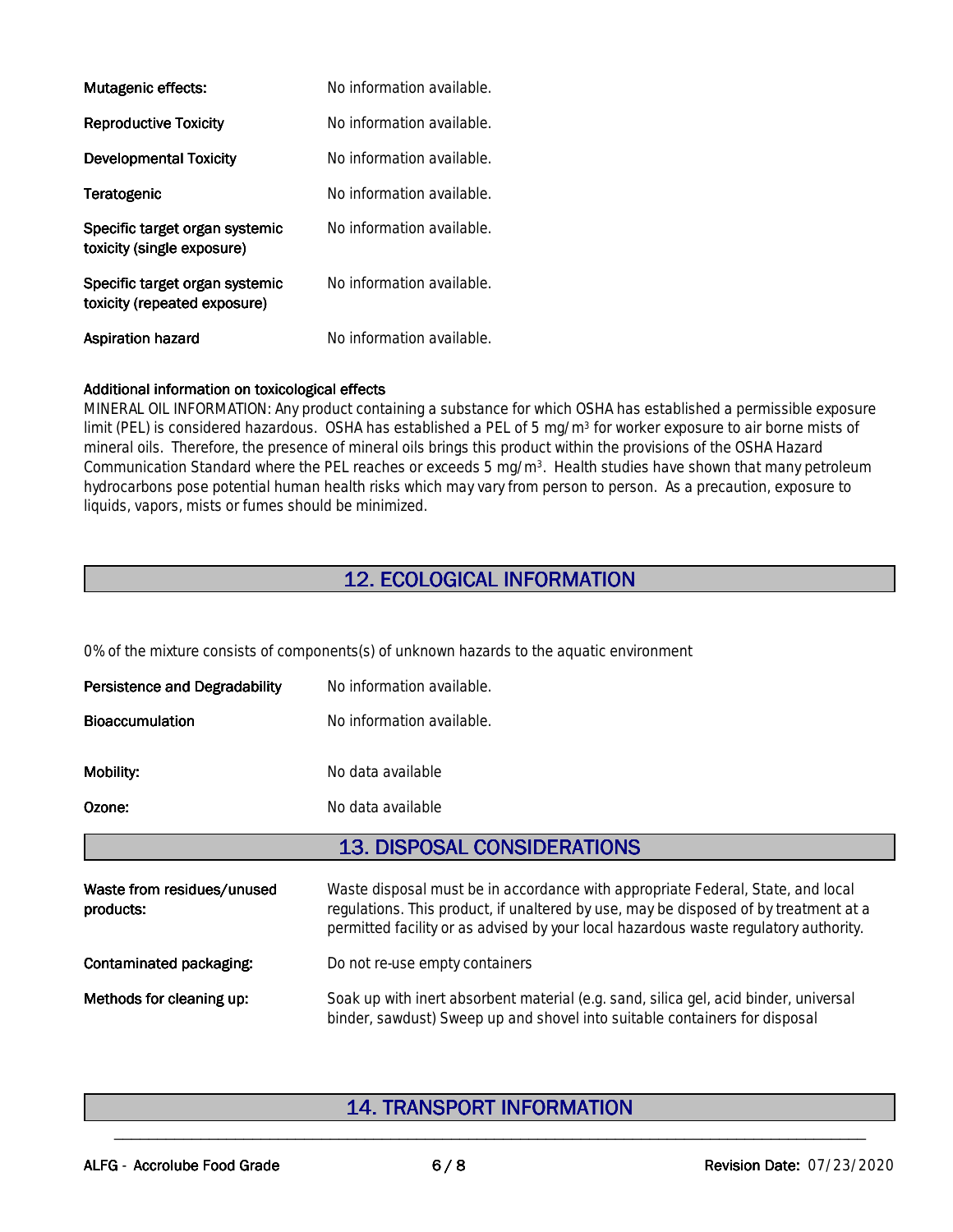| U. S. DEPARTMENT OF TRANSPORTATION:<br>Proper shipping name: | Not regulated |  |
|--------------------------------------------------------------|---------------|--|
| TDG (CANADA):<br>Proper shipping name:                       | Not regulated |  |
| IMDG/IMO:<br>Proper shipping name:                           | Not regulated |  |
| IATA/ICAO:<br>Proper shipping name:                          | Not regulated |  |

# **15. REGULATORY INFORMATION**

| <b>Federal Regulations</b>                                                                         |                                       |  |  |  |
|----------------------------------------------------------------------------------------------------|---------------------------------------|--|--|--|
| CERCLA/SARA Information:                                                                           |                                       |  |  |  |
| SARA (311, 312) hazard class:<br>See GHS Classification in Section 2 for hazard class information. |                                       |  |  |  |
| CERCLA/SARA 313 Emission reporting:                                                                | 0.5 % Zinc compounds (EPA ID E649699) |  |  |  |
| Clean Air and Clean Water Acts:                                                                    |                                       |  |  |  |
| <b>U.S. STATE REGULATIONS (RTK):</b>                                                               |                                       |  |  |  |
| California Proposition 65 Status: No components are listed                                         |                                       |  |  |  |
| <b>CANADIAN REGULATIONS:</b>                                                                       |                                       |  |  |  |
| <b>INVENTORY STATUS:</b>                                                                           |                                       |  |  |  |
| United States TSCA Inventory:                                                                      | This product complies with TSCA       |  |  |  |
| Canada DSL/NDSL Inventory List                                                                     | This product complies with DSL        |  |  |  |

# **16. OTHER INFORMATION**

| Sources of key data used to compile Material safety data sheets of the ingredients. |  |
|-------------------------------------------------------------------------------------|--|
| the data sheet:                                                                     |  |

| Prepared by:          | Safety, Health and Environmental Department |
|-----------------------|---------------------------------------------|
| <b>Revision Date:</b> | 07/23/2020                                  |
| Reason for revision:  | SDS review.                                 |

Personal protection recommendations should be reviewed by purchasers. Workplace conditions are important factors in specifying adequate protection.